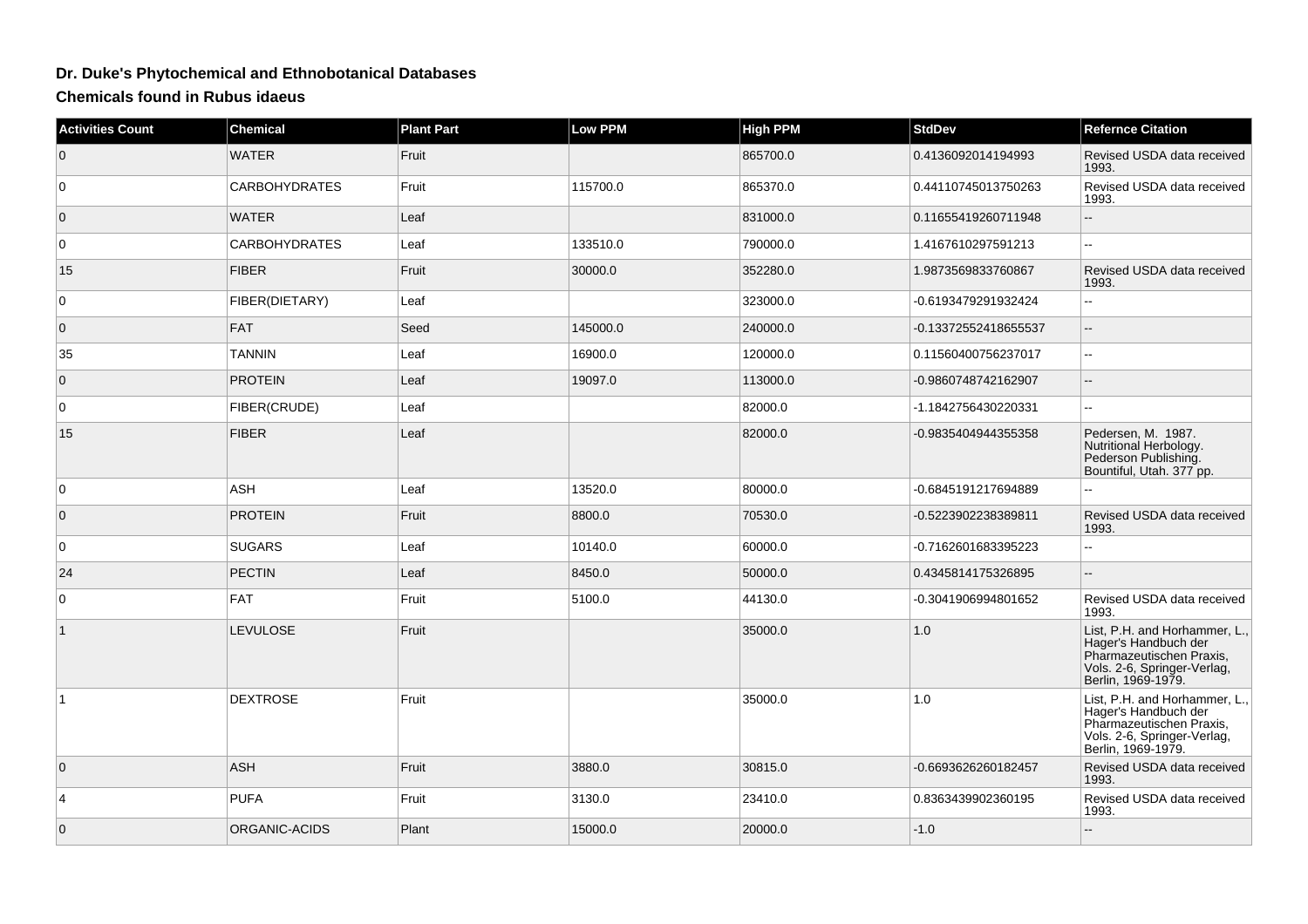| <b>Activities Count</b> | <b>Chemical</b>     | <b>Plant Part</b> | <b>Low PPM</b> | <b>High PPM</b> | <b>StdDev</b>        | <b>Refernce Citation</b>                                                                                                               |
|-------------------------|---------------------|-------------------|----------------|-----------------|----------------------|----------------------------------------------------------------------------------------------------------------------------------------|
| $\overline{0}$          | <b>FAT</b>          | Leaf              | 2873.0         | 17000.0         | -0.7863531000407186  |                                                                                                                                        |
| 27                      | LINOLEIC-ACID       | Fruit             | 2080.0         | 15555.0         | -0.13594241677819272 | Revised USDA data received<br>1993.                                                                                                    |
| 24                      | <b>PECTIN</b>       | Fruit             |                | 14500.0         | -0.4580948328310023  | List, P.H. and Horhammer, L.,<br>Hager's Handbuch der<br>Pharmazeutischen Praxis,<br>Vols. 2-6, Springer-Verlag,<br>Berlin, 1969-1979. |
| 14                      | <b>POTASSIUM</b>    | Leaf              | 2265.0         | 13400.0         | -0.7482125557868814  |                                                                                                                                        |
| 28                      | <b>CALCIUM</b>      | Leaf              | 2045.0         | 12100.0         | -0.4330046318778217  | $\sim$                                                                                                                                 |
| 14                      | <b>POTASSIUM</b>    | Fruit             | 1490.0         | 11635.0         | -0.555747708167046   | Revised USDA data received<br>1993.                                                                                                    |
| $\overline{0}$          | LINOLENIC-ACID      | Fruit             | 1050.0         | 7855.0          | 0.1473004215517145   | Revised USDA data received<br>1993.                                                                                                    |
| 35                      | <b>TANNIN</b>       | Fruit             |                | 6200.0          | -0.8518650257063927  | List, P.H. and Horhammer, L.,<br>Hager's Handbuch der<br>Pharmazeutischen Praxis,<br>Vols. 2-6, Springer-Verlag,<br>Berlin, 1969-1979. |
| 13                      | <b>MUFA</b>         | Fruit             | 530.0          | 3965.0          | -0.19628214752627327 | Revised USDA data received<br>1993.                                                                                                    |
| 112                     | ASCORBIC-ACID       | Leaf              | 620.0          | 3670.0          | -0.10339086235718767 | $\sim$                                                                                                                                 |
| $\overline{0}$          | KILOCALORIES        | Fruit             | 490.0          | 3665.0          | 0.006755743707852334 | Revised USDA data received<br>1993.                                                                                                    |
| 18                      | OLEIC-ACID          | Fruit             | 490.0          | 3665.0          | -0.4524977786497885  | Revised USDA data received<br>1993.                                                                                                    |
| 65                      | <b>MAGNESIUM</b>    | Leaf              | 539.0          | 3190.0          | -0.361322498820846   |                                                                                                                                        |
| $\overline{0}$          | <b>KILOCALORIES</b> | Leaf              |                | 2750.0          | -0.43212504723366724 | Pedersen, M. 1987.<br>Nutritional Herbology.<br>Pederson Publishing.<br>Bountiful, Utah. 377 pp.                                       |
| $\overline{4}$          | <b>PHOSPHORUS</b>   | Leaf              | 395.0          | 2340.0          | -0.4841533669170441  |                                                                                                                                        |
| 112                     | ASCORBIC-ACID       | Fruit             | 70.0           | 1870.0          | -0.16821802906976244 | $\sim$                                                                                                                                 |
| 28                      | <b>CALCIUM</b>      | Fruit             | 220.0          | 1645.0          | -0.5102772768150714  | Revised USDA data received<br>1993.                                                                                                    |
| $\overline{0}$          | <b>SFA</b>          | Fruit             | 190.0          | 1420.0          | -0.3479590827314696  | Revised USDA data received<br>1993.                                                                                                    |
| 65                      | <b>MAGNESIUM</b>    | Fruit             | 175.0          | 1400.0          | -0.33791055544330456 | Revised USDA data received<br>1993.                                                                                                    |
| 8                       | STEARIC-ACID        | Fruit             | 130.0          | 970.0           | -0.2148929675183572  | Revised USDA data received<br>1993.                                                                                                    |
| 13                      | PALMITIC-ACID       | Fruit             | 130.0          | 970.0           | -0.35043476151081787 | Revised USDA data received<br>1993.                                                                                                    |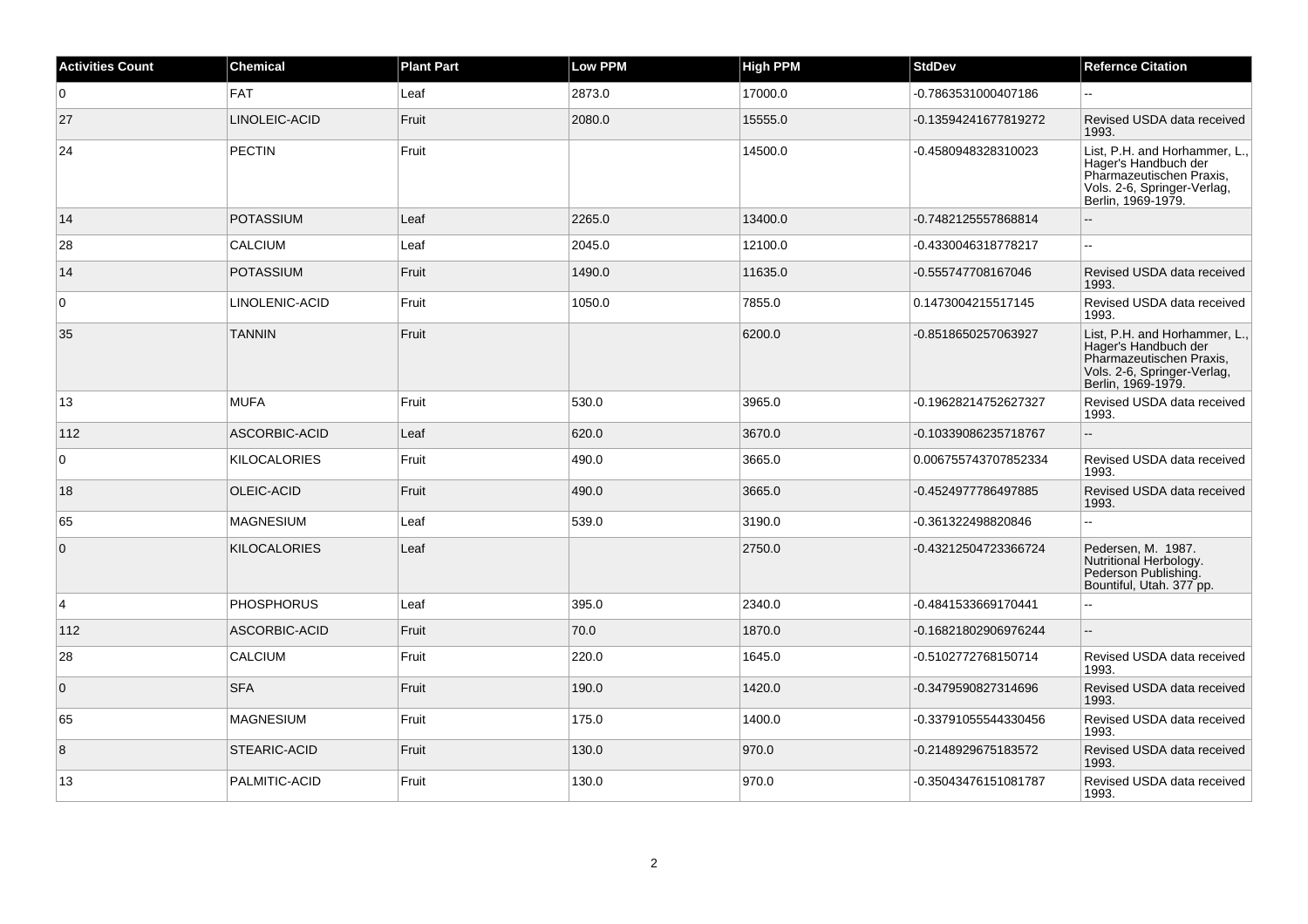| <b>Activities Count</b> | <b>Chemical</b>                    | <b>Plant Part</b> | Low PPM | <b>High PPM</b> | <b>StdDev</b>         | <b>Refernce Citation</b>                                                                                                                                                                        |
|-------------------------|------------------------------------|-------------------|---------|-----------------|-----------------------|-------------------------------------------------------------------------------------------------------------------------------------------------------------------------------------------------|
| $\overline{4}$          | <b>PHOSPHORUS</b>                  | Fruit             | 110.0   | 955.0           | -0.6867540372783977   | Revised USDA data received<br>1993.                                                                                                                                                             |
| 5                       | <b>ALUMINUM</b>                    | Leaf              | 66.0    | 392.0           | -0.3598774207421672   | 44                                                                                                                                                                                              |
| 39                      | <b>NIACIN</b>                      | Leaf              | 65.0    | 382.0           | 3.4605317922989003    | $-$                                                                                                                                                                                             |
| $\mathbf 0$             | GADOLEIC-ACID                      | Fruit             | 40.0    | 300.0           | 1.0                   | Revised USDA data received<br>1993.                                                                                                                                                             |
| 112                     | ASCORBIC-ACID                      | Seed              |         | 300.0           | -0.15835200323963525  | List, P.H. and Horhammer, L.,<br>Hager's Handbuch der<br>Pharmazeutischen Praxis,<br>Vols. 2-6, Springer-Verlag,<br>Berlin, 1969-1979.                                                          |
| 14                      | <b>MANGANESE</b>                   | Leaf              | 25.0    | 146.0           | -0.21716694893797103  |                                                                                                                                                                                                 |
| $\overline{0}$          | <b>FLAVONOLS</b>                   | Juice             |         | 122.0           |                       | $-$                                                                                                                                                                                             |
| 53                      | BETA-CAROTENE                      | Leaf              | 19.0    | 114.0           | -0.6414752460100303   | $\overline{a}$                                                                                                                                                                                  |
| 6                       | <b>IRON</b>                        | Leaf              | 17.0    | 101.0           | -0.664569650794051    | н.                                                                                                                                                                                              |
| $\overline{0}$          | QUERCETIN-3-<br><b>GLUCURONIDE</b> | Juice             | 10.0    | 90.0            |                       | L.                                                                                                                                                                                              |
| 14                      | <b>MANGANESE</b>                   | Fruit             | 10.0    | 80.0            | 0.12397207406698312   | Revised USDA data received<br>1993.                                                                                                                                                             |
| 0                       | QUERCETIN-3-<br>SOPHOROSIDE        | Juice             | 1.0     | 80.0            |                       |                                                                                                                                                                                                 |
| $\overline{1}$          | <b>SODIUM</b>                      | Leaf              | 13.0    | 77.0            | -0.6336091719663351   | $\overline{a}$                                                                                                                                                                                  |
| 39                      | <b>NIACIN</b>                      | Fruit             | 9.0     | 67.0            | 0.08424528986355267   | Revised USDA data received<br>1993.                                                                                                                                                             |
| 32                      | ALPHA-TOCOPHEROL                   | Fruit             | 9.0     | 56.0            | -0.2596481602858355   | ÷.                                                                                                                                                                                              |
| 51                      | ELLAGIC-ACID                       | Juice             | 5.0     | 50.0            |                       |                                                                                                                                                                                                 |
| 6                       | <b>IRON</b>                        | Fruit             | 5.0     | 45.0            | -0.34898531116184145  | Revised USDA data received<br>1993.                                                                                                                                                             |
| 77                      | <b>ZINC</b>                        | Fruit             | 4.0     | 37.0            | 0.2015288171723333    | Revised USDA data received<br>1993.                                                                                                                                                             |
| $\vert$ 4               | <b>TIN</b>                         | Leaf              | 4.0     | 22.0            | 0.7648770558118653    | L.                                                                                                                                                                                              |
| 11                      | PANTOTHENIC-ACID                   | Fruit             | 2.4     | 18.0            | -0.006662132557618176 | Revised USDA data received<br>1993.                                                                                                                                                             |
| $\overline{4}$          | <b>BORON</b>                       | Fruit             | 1.0     | 13.0            | -0.5421662869530862   | Betting on Boron,<br>Unpublished draft by J. A.<br>Duke on file at USDA, draft<br>and papers relating to boron<br>percentages. Includes<br>Internat. Z. Vit. Ern.<br>Forschung 43:1973 (boron). |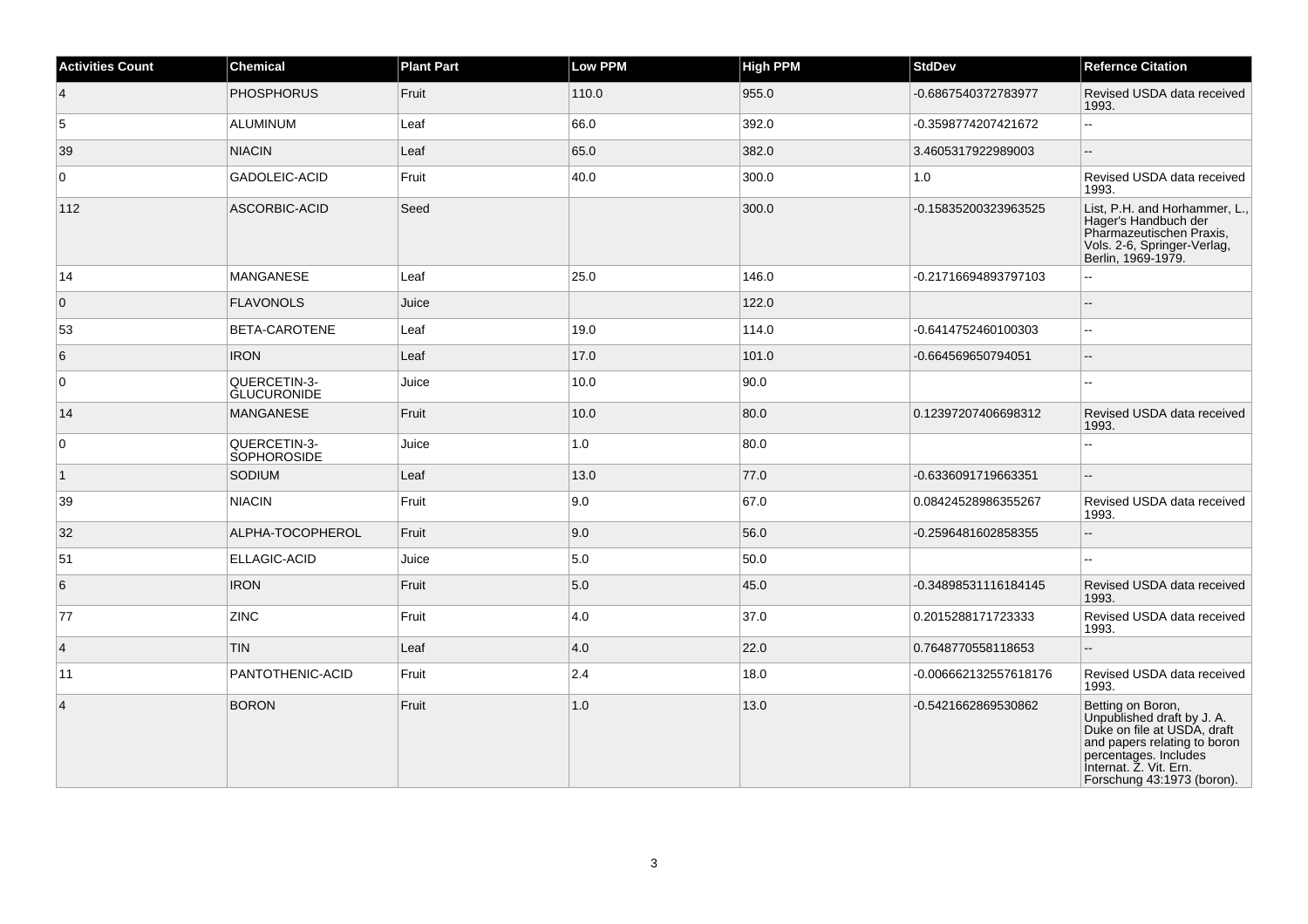| <b>Activities Count</b> | Chemical                                           | <b>Plant Part</b> | Low PPM | <b>High PPM</b> | <b>StdDev</b>        | <b>Refernce Citation</b>                                                                         |
|-------------------------|----------------------------------------------------|-------------------|---------|-----------------|----------------------|--------------------------------------------------------------------------------------------------|
| 93                      | <b>TOCOPHEROL</b>                                  | Fruit             | 3.0     | 12.0            | -0.6276472611238401  | USDA's Ag Handbook 8 and<br>sequelae)                                                            |
| 53                      | BETA-CAROTENE                                      | Fruit             | 0.06    | 7.0             | -0.13726975525121177 | L.                                                                                               |
| 15                      | <b>RIBOFLAVIN</b>                                  | Fruit             | 0.9     | 6.7             | 0.36209168106597706  | Revised USDA data received<br>1993.                                                              |
| $\overline{0}$          | QUERCETIN-3-<br><b>XYLOSYLGLUCURONIDE</b>          | Juice             | 1.0     | 6.0             |                      |                                                                                                  |
| 12                      | <b>COPPER</b>                                      | Fruit             | 0.7     | 6.0             | -0.5307153602504487  | Revised USDA data received<br>1993.                                                              |
| $\overline{0}$          | QUERCETIN-3-0-<br>GALACTOSIDE                      | Juice             | 1.0     | 6.0             |                      |                                                                                                  |
| $\overline{0}$          | KAEMPFEROL-3-<br><b>GLUCURONIDE</b>                | Juice             | 1.0     | 5.0             |                      |                                                                                                  |
| $\overline{0}$          | VIT-B-6                                            | Fruit             | 0.5     | $ 4.3\rangle$   | -0.6565905620231853  | Revised USDA data received<br>1993.                                                              |
| 15                      | <b>LUTEIN</b>                                      | Fruit             | 0.76    | 4.0             | -0.48918352740142235 | Ξ.                                                                                               |
| $\overline{0}$          | QUERCETIN-3-O-BETA-D-<br><b>GLUCORONIDE</b>        | Fruit             |         | 4.0             |                      | --                                                                                               |
| $\overline{0}$          | <b>THIAMINE</b>                                    | Leaf              | 0.6     | 3.4             | -0.43873738648145555 | $\overline{a}$                                                                                   |
| $\overline{2}$          | <b>COBALT</b>                                      | Leaf              | 0.6     | 3.4             | -0.27867675528926233 |                                                                                                  |
| 31                      | <b>THIAMIN</b>                                     | Leaf              |         | 3.4             | -1.0221493221185618  | Pedersen, M. 1987.<br>Nutritional Herbology.<br>Pederson Publishing.<br>Bountiful, Utah. 377 pp. |
| 60                      | <b>SELENIUM</b>                                    | Leaf              | 0.4     | 2.5             | -0.19046045138655818 |                                                                                                  |
| 31                      | <b>THIAMIN</b>                                     | Fruit             | 0.3     | 2.2             | -0.4010034158314492  | Revised USDA data received<br>1993.                                                              |
| $\overline{4}$          | <b>SILICON</b>                                     | Leaf              | 0.2     | 1.3             | -0.40932526208989356 |                                                                                                  |
| 24                      | <b>CHROMIUM</b>                                    | Leaf              | 0.2     | 1.3             | -0.5356966871657832  | --                                                                                               |
| $\vert$ 1               | <b>SODIUM</b>                                      | Fruit             | 0.0     | 1.0             | -0.18385595758003662 | Revised USDA data received<br>1993.                                                              |
| $\overline{0}$          | QUERCETIN-3-<br><b>GLUCURONIDE</b>                 | Fruit             |         | 1.0             |                      |                                                                                                  |
| $\overline{0}$          | KAEMPFEROL-3-O-BETA-D- Fruit<br><b>GLUCURONIDE</b> |                   |         | 1.0             |                      |                                                                                                  |
| $\overline{7}$          | ALPHA-CAROTENE                                     | Fruit             | 0.13    | 0.6             | -0.46232287758038665 | $\overline{a}$                                                                                   |
| 10                      | <b>XYLITOL</b>                                     | Fruit             |         | 0.4             |                      |                                                                                                  |
| $\overline{0}$          | <b>DAMASCENE</b>                                   | Plant             |         |                 |                      |                                                                                                  |
| 7                       | <b>GLUCOSE</b>                                     | Fruit             |         |                 |                      |                                                                                                  |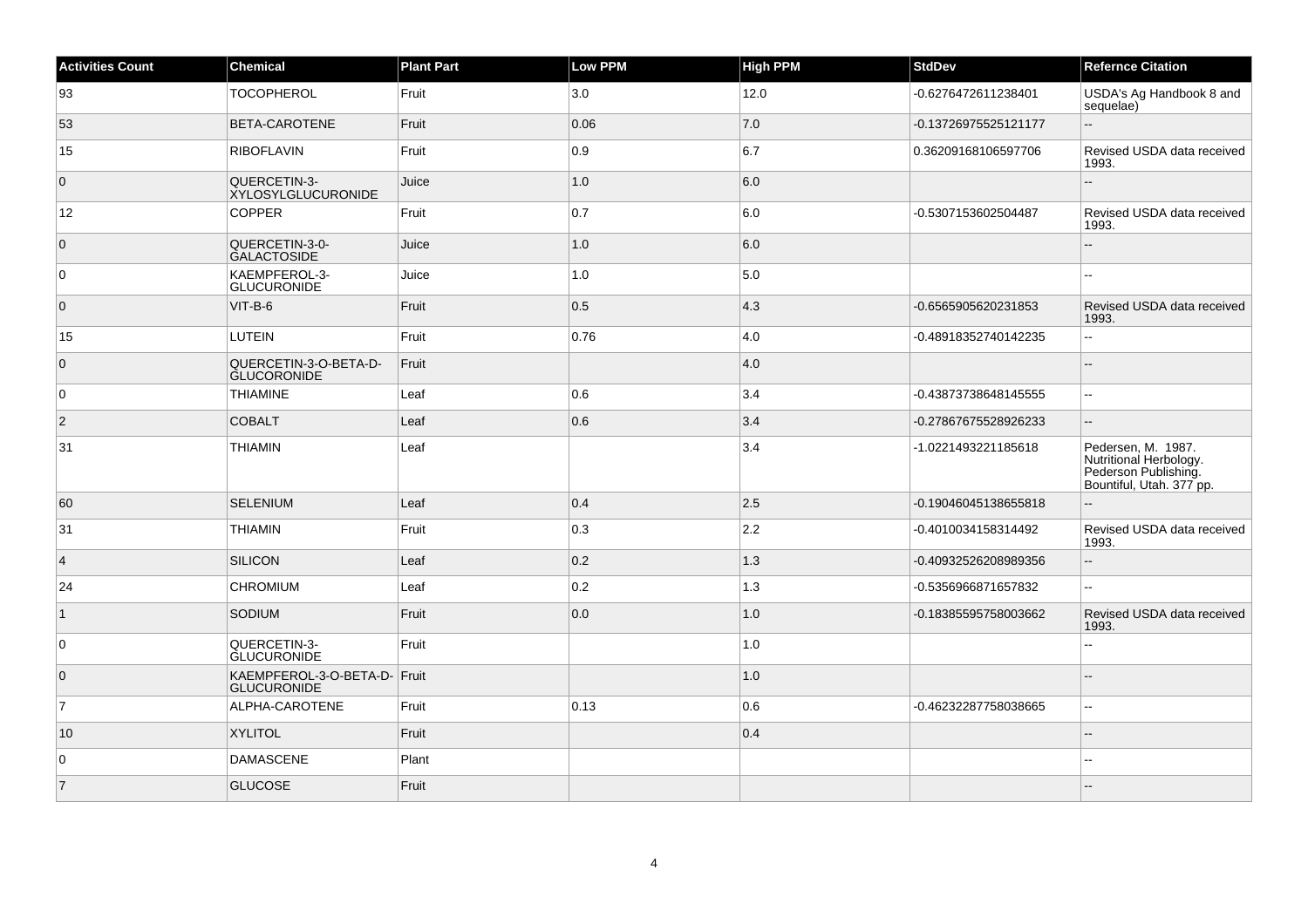| <b>Activities Count</b>   | Chemical                           | <b>Plant Part</b> | <b>Low PPM</b> | <b>High PPM</b> | <b>StdDev</b> | <b>Refernce Citation</b>                                                                                                               |
|---------------------------|------------------------------------|-------------------|----------------|-----------------|---------------|----------------------------------------------------------------------------------------------------------------------------------------|
| 16                        | ACETIC-ACID                        | Plant             |                |                 |               |                                                                                                                                        |
| 9                         | <b>PEDUNCULAGIN</b>                | Leaf              |                |                 |               |                                                                                                                                        |
| 38                        | (-)-EPICATECHIN                    | Stem              |                |                 |               |                                                                                                                                        |
| $\overline{c}$            | <b>ISOBUTYRIC-ACID</b>             | Fruit             |                |                 |               | List, P.H. and Horhammer, L.<br>Hager's Handbuch der<br>Pharmazeutischen Praxis,<br>Vols. 2-6, Springer-Verlag,<br>Berlin, 1969-1979.  |
| 0                         | HOMOPROTOCATECHUIC-<br><b>ACID</b> | Plant             |                |                 |               |                                                                                                                                        |
| 102                       | CAFFEIC-ACID                       | Plant             |                |                 |               |                                                                                                                                        |
| $\mathbf{1}$              | N-NONACOSANE                       | Seed Oil          |                |                 |               |                                                                                                                                        |
| 20                        | BENZOIC-ACID                       | Plant             |                |                 |               |                                                                                                                                        |
| $\overline{7}$            | SUCCINIC-ACID                      | Leaf              |                |                 |               | List, P.H. and Horhammer, L.,<br>Hager's Handbuch der<br>Pharmazeutischen Praxis,<br>Vols. 2-6, Springer-Verlag,<br>Berlin, 1969-1979. |
| 38                        | (-)-EPICATECHIN                    | Juice             |                |                 |               |                                                                                                                                        |
| 5                         | <b>CYANIN</b>                      | Fruit             |                |                 |               | List, P.H. and Horhammer, L.,<br>Hager's Handbuch der<br>Pharmazeutischen Praxis,<br>Vols. 2-6, Springer-Verlag,<br>Berlin, 1969-1979. |
| 8                         | <b>GENTISIC-ACID</b>               | Plant             |                |                 |               |                                                                                                                                        |
| $\pmb{0}$                 | 5-METHYL-FURFURAL                  | Fruit             |                |                 |               | List, P.H. and Horhammer, L.,<br>Hager's Handbuch der<br>Pharmazeutischen Praxis,<br>Vols. 2-6, Springer-Verlag,<br>Berlin, 1969-1979. |
| 25                        | P-COUMARIC-ACID                    | Plant             |                |                 |               |                                                                                                                                        |
| 3                         | <b>XYLOSE</b>                      | Fruit             |                |                 |               |                                                                                                                                        |
| $\ensuremath{\mathsf{3}}$ | ISOAMYL-ALCOHOL                    | Fruit             |                |                 |               | List, P.H. and Horhammer, L.<br>Hager's Handbuch der<br>Pharmazeutischen Praxis,<br>Vols. 2-6, Springer-Verlag,<br>Berlin, 1969-1979.  |
| 43                        | PROTOCATECHUIC-ACID                | Plant             |                |                 |               |                                                                                                                                        |
| 5                         | CAPRYLIC-ACID                      | Fruit             |                |                 |               |                                                                                                                                        |
| 13                        | P-HYDROXY-BENZOIC-<br><b>ACID</b>  | Plant             |                |                 |               |                                                                                                                                        |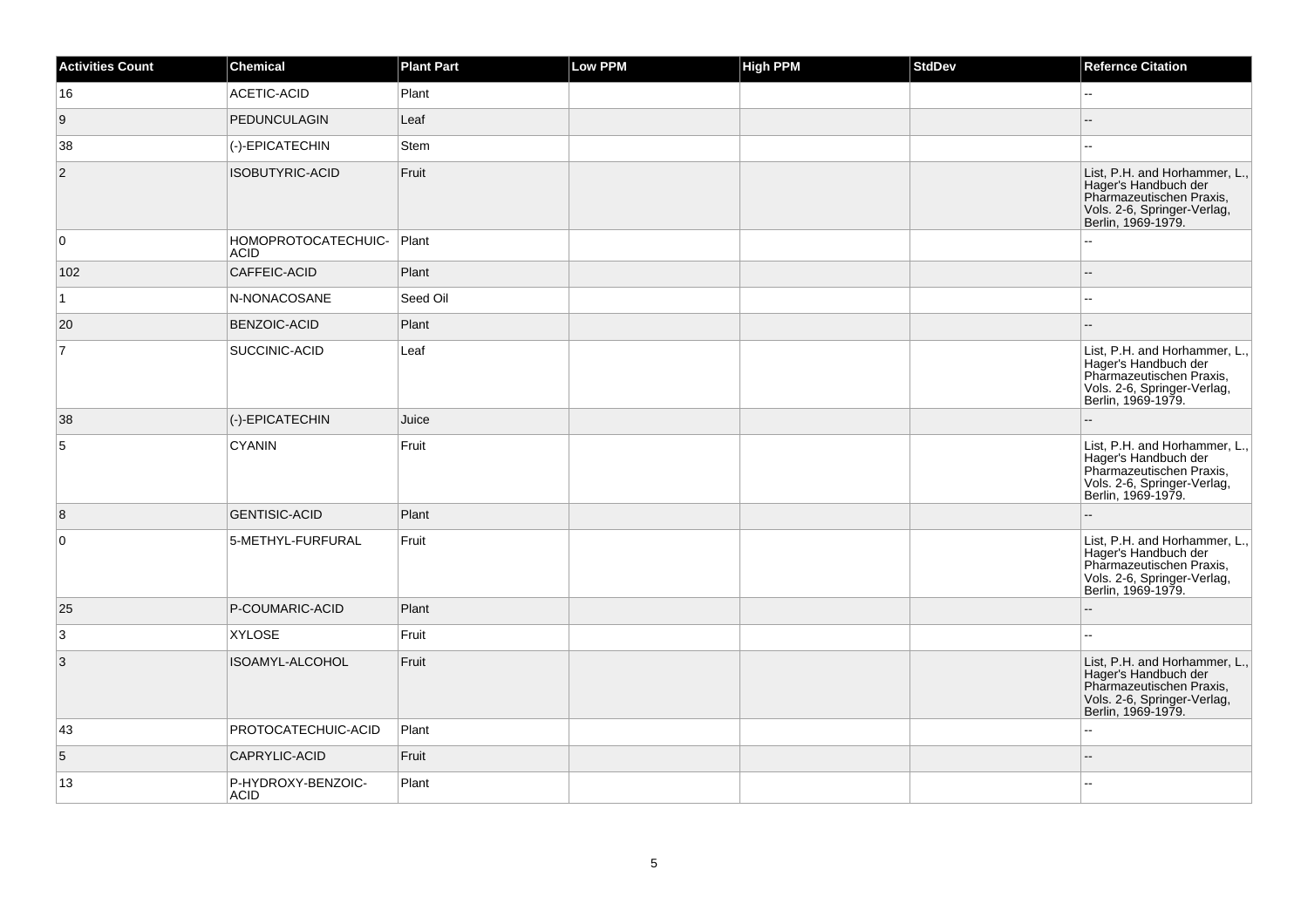| <b>Activities Count</b> | <b>Chemical</b>                       | <b>Plant Part</b> | Low PPM | <b>High PPM</b> | <b>StdDev</b> | <b>Refernce Citation</b>                                                                                                               |
|-------------------------|---------------------------------------|-------------------|---------|-----------------|---------------|----------------------------------------------------------------------------------------------------------------------------------------|
| 18                      | <b>MANNITOL</b>                       | Fruit             |         |                 |               |                                                                                                                                        |
| 43                      | PROTOCATECHUIC-ACID                   | Juice             |         |                 |               |                                                                                                                                        |
| 24                      | BENZALDEHYDE                          | Plant             |         |                 |               |                                                                                                                                        |
| $\overline{7}$          | SUCCINIC-ACID                         | Fruit             |         |                 |               | List, P.H. and Horhammer, L.,<br>Hager's Handbuch der<br>Pharmazeutischen Praxis,<br>Vols. 2-6, Springer-Verlag,<br>Berlin, 1969-1979. |
| 30                      | $ $ (+)-CATECHIN                      | Juice             |         |                 |               |                                                                                                                                        |
| $\overline{0}$          | TETRACOSAN-1-OL                       | Seed Oil          |         |                 |               | --                                                                                                                                     |
| $\overline{0}$          | CYANIDIN-5-<br>MONOGLYCOSIDE          | Plant             |         |                 |               |                                                                                                                                        |
| 62                      | <b>GALLIC-ACID</b>                    | Plant             |         |                 |               | 44                                                                                                                                     |
| $\overline{0}$          | 3-METHYL-2-BUTEN-1-OL                 | Plant             |         |                 |               | --                                                                                                                                     |
| $\overline{0}$          | PELARGONIN-3,5-<br><b>DIGLYCOSIDE</b> | Fruit             |         |                 |               | List, P.H. and Horhammer, L.,<br>Hager's Handbuch der<br>Pharmazeutischen Praxis,<br>Vols. 2-6, Springer-Verlag,<br>Berlin, 1969-1979. |
| 11                      | MALTOL                                | Fruit             |         |                 |               | List, P.H. and Horhammer, L.,<br>Hager's Handbuch der<br>Pharmazeutischen Praxis,<br>Vols. 2-6, Springer-Verlag,<br>Berlin, 1969-1979. |
| 24                      | VANILLIC-ACID                         | Plant             |         |                 |               |                                                                                                                                        |
| $\overline{0}$          | PROCYANIDIN-G                         | Pericarp          |         |                 |               |                                                                                                                                        |
| 0                       | CAPRONIC-ACID                         | Fruit             |         |                 |               | 44                                                                                                                                     |
| 17                      | <b>FARNESOL</b>                       | Plant             |         |                 |               |                                                                                                                                        |
| $\overline{0}$          | LINOLENIC-ACID                        | Seed Oil          |         |                 |               | $\overline{a}$                                                                                                                         |
| $\overline{0}$          | CYANIDIN-3-<br><b>SOPHOROSIDE</b>     | Plant             |         |                 |               |                                                                                                                                        |
| 8                       | <b>FRUCTOSE</b>                       | Fruit             |         |                 |               | --                                                                                                                                     |
| $\overline{0}$          | 2-HEXEN-4-OLIDE                       | Plant             |         |                 |               | --                                                                                                                                     |
| $\overline{0}$          | PELARGONIN-3,2-<br>GLUCOSYLRUTINOSIDE | Fruit             |         |                 |               | List, P.H. and Horhammer, L.,<br>Hager's Handbuch der<br>Pharmazeutischen Praxis,<br>Vols. 2-6, Springer-Verlag,<br>Berlin, 1969-1979. |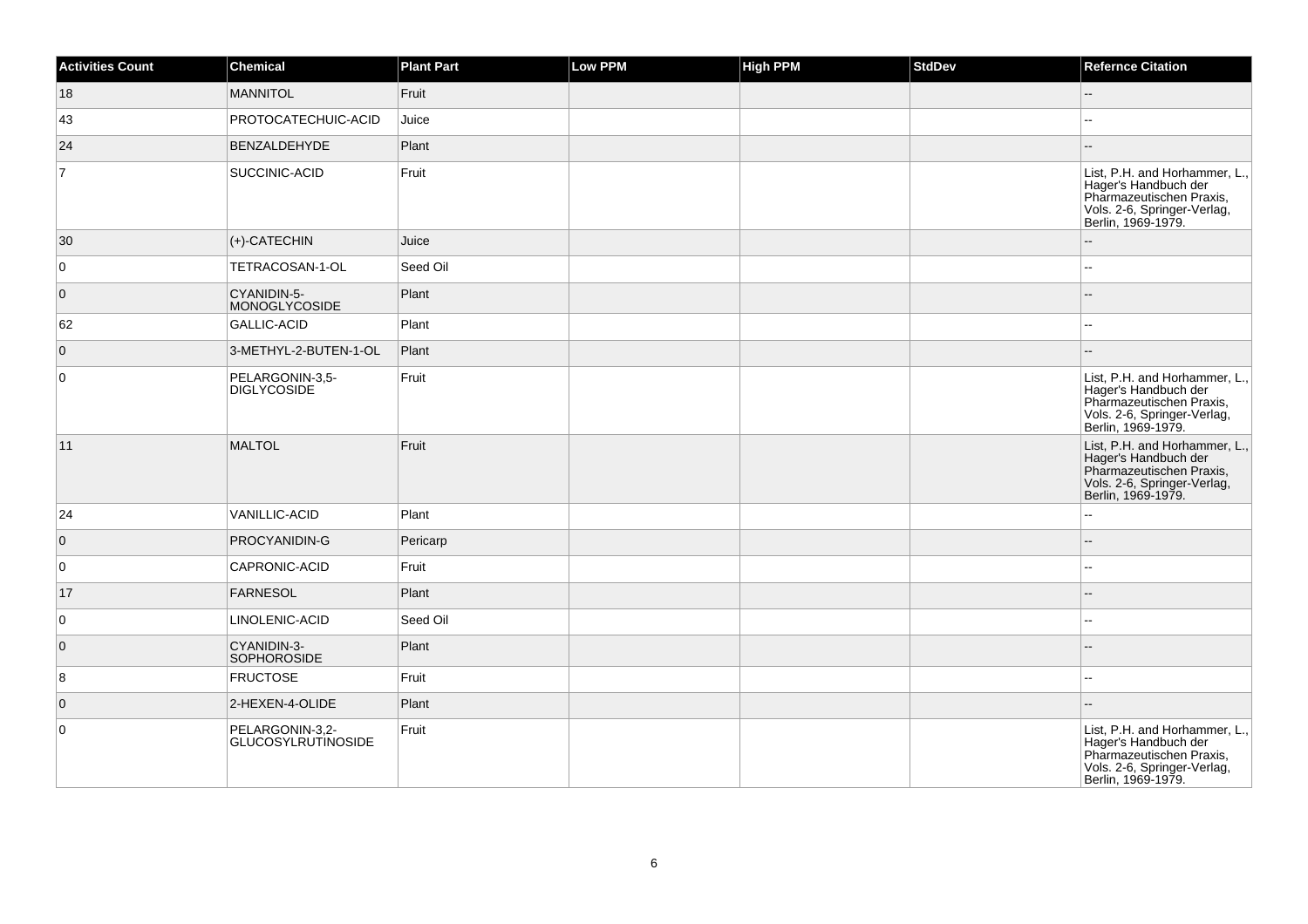| <b>Activities Count</b> | Chemical                                  | <b>Plant Part</b> | Low PPM | <b>High PPM</b> | StdDev | <b>Refernce Citation</b>                                                                                                                                                                                              |
|-------------------------|-------------------------------------------|-------------------|---------|-----------------|--------|-----------------------------------------------------------------------------------------------------------------------------------------------------------------------------------------------------------------------|
| 15                      | MALIC-ACID                                | Fruit             |         |                 |        | List, P.H. and Horhammer, L.,<br>Hager's Handbuch der<br>Pharmazeutischen Praxis,<br>Vols. 2-6, Springer-Verlag,<br>Berlin, 1969-1979.                                                                                |
| 14                      | <b>SUCROSE</b>                            | Fruit             |         |                 |        | Щ,                                                                                                                                                                                                                    |
| $\overline{0}$          | <b>HEXEN-3-ACID</b>                       | Fruit             |         |                 |        |                                                                                                                                                                                                                       |
| 0                       | PROCYANIDIN-G                             | Leaf              |         |                 |        | $\overline{a}$                                                                                                                                                                                                        |
| 87                      | <b>RUTIN</b>                              | Plant             |         |                 |        | Newall, C. A., Anderson, L. A.<br>and Phillipson, J. D. 1996.<br>Herbal Medicine - A Guide for<br>Health-care Professionals.<br>The Pharmaceutical Press,<br>London. 296pp.                                           |
| 77                      | <b>ZINC</b>                               | Leaf              |         |                 |        | $\overline{\phantom{a}}$                                                                                                                                                                                              |
| 6                       | ETHYL-ACETATE                             | Plant             |         |                 |        | ۵.                                                                                                                                                                                                                    |
| 27                      | LINOLEIC-ACID                             | Seed Oil          |         |                 |        | $\overline{\phantom{a}}$                                                                                                                                                                                              |
| $\overline{0}$          | QUERCETIN-3-O-ALPHA-L-<br>GALACTOSIDE     | $ $ Fruit         |         |                 |        | $-$                                                                                                                                                                                                                   |
| $\vert$ 1               | CYANIDIN-3-RUTINOSIDE                     | Plant             |         |                 |        | $\overline{\phantom{a}}$                                                                                                                                                                                              |
| 61                      | <b>FERULIC-ACID</b>                       | Plant             |         |                 |        | --                                                                                                                                                                                                                    |
| 0                       | 1-PENTEN-3-OL                             | Plant             |         |                 |        | $\overline{\phantom{a}}$                                                                                                                                                                                              |
| 11                      | <b>SORBITOL</b>                           | Fruit             |         |                 |        | --                                                                                                                                                                                                                    |
| $\overline{0}$          | HEXEN-2-ACID                              | Fruit             |         |                 |        | $\overline{\phantom{a}}$                                                                                                                                                                                              |
| $\overline{0}$          | PROCYANIDIN-B-8                           | Pericarp          |         |                 |        | $\overline{\phantom{a}}$                                                                                                                                                                                              |
| 102                     | CAFFEIC-ACID                              | Fruit             |         |                 |        | Phenolic Compounds in Food<br>and Their Effects on Health.<br>Antioxidants & Cancer<br>Prevention. Huang, M.T., Ho,<br>C.T. and Lee, C.Y. eds. 1992.<br><b>ACS Symposium Series</b><br>507.ACS, Washington 402<br>pp. |
| 24                      | <b>ETHANOL</b>                            | Plant             |         |                 |        | ш,                                                                                                                                                                                                                    |
| $\overline{0}$          | LAMBERTIANIN-D                            | Leaf              |         |                 |        |                                                                                                                                                                                                                       |
| $\overline{0}$          | PROCYANIDIN-G                             | <b>Stem</b>       |         |                 |        |                                                                                                                                                                                                                       |
| $\overline{0}$          | CYANIDIN-3-GLUCOSYL-<br><b>RUTINOSIDE</b> | Plant             |         |                 |        |                                                                                                                                                                                                                       |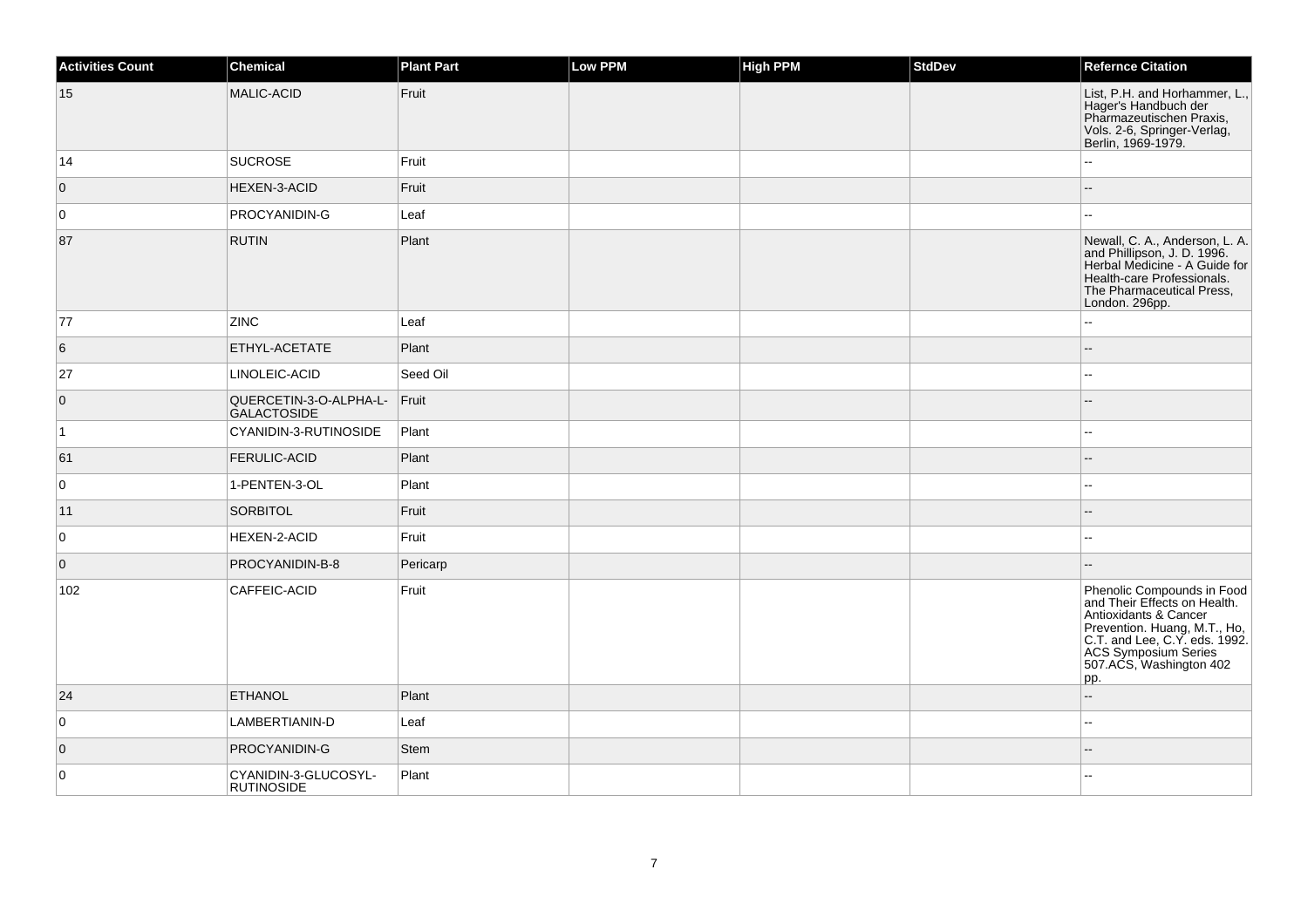| <b>Activities Count</b> | Chemical                                   | <b>Plant Part</b> | Low PPM | <b>High PPM</b> | <b>StdDev</b> | <b>Refernce Citation</b>                                                                                                                                                 |
|-------------------------|--------------------------------------------|-------------------|---------|-----------------|---------------|--------------------------------------------------------------------------------------------------------------------------------------------------------------------------|
| $\vert$ 2               | BETA-CRYPTOXANTHIN                         | Fruit             |         |                 |               |                                                                                                                                                                          |
| $\overline{0}$          | 1-PENTANOL                                 | Fruit             |         |                 |               | List, P.H. and Horhammer, L.,<br>Hager's Handbuch der<br>Pharmazeutischen Praxis,<br>Vols. 2-6, Springer-Verlag,<br>Berlin, 1969-1979.                                   |
| $\overline{0}$          | P-<br>HYDROXYPHENYLETHYLA<br><b>LCOHOL</b> | Plant             |         |                 |               |                                                                                                                                                                          |
| 47                      | BETA-SITOSTEROL                            | Seed Oil          |         |                 |               |                                                                                                                                                                          |
| 35                      | <b>GERANIOL</b>                            | Fruit             |         |                 |               |                                                                                                                                                                          |
| $\overline{0}$          | PROCYANIDIN-B-8                            | Leaf              |         |                 |               |                                                                                                                                                                          |
| 6                       | <b>BUTYRIC-ACID</b>                        | Fruit             |         |                 |               | List, P.H. and Horhammer, L.,<br>Hager's Handbuch der<br>Pharmazeutischen Praxis,<br>Vols. 2-6, Springer-Verlag,<br>Berlin, 1969-1979.                                   |
| $\vert$ 1               | <b>VALERIANIC-ACID</b>                     | Fruit             |         |                 |               | List, P.H. and Horhammer, L.,<br>Hager's Handbuch der<br>Pharmazeutischen Praxis,<br>Vols. 2-6, Springer-Verlag,<br>Berlin, 1969-1979.                                   |
| 19                      | CYANIDIN-3-O-GLUCOSIDE Fruit               |                   |         |                 |               | Jeffery B. Harborne and H.<br>Baxter, eds. 1983.<br>Phytochemical Dictionary. A<br>Handbook of Bioactive<br>Compounds from Plants.<br>Taylor & Frost, London. 791<br>pp. |
| 0                       | EPOXY-BETA-IONONE                          | Plant             |         |                 |               | L.                                                                                                                                                                       |
| 0                       | LAMBERTIANIN-C                             | Leaf              |         |                 |               |                                                                                                                                                                          |
| 34                      | SALICYLIC-ACID                             | Fruit             |         |                 |               | List, P.H. and Horhammer, L.,<br>Hager's Handbuch der<br>Pharmazeutischen Praxis,<br>Vols. 2-6, Springer-Verlag,<br>Berlin, 1969-1979.                                   |
| $\overline{0}$          | PROCYANIDIN-B-8                            | Stem              |         |                 |               | $-$                                                                                                                                                                      |
| 25                      | P-COUMARIC-ACID                            | Bark              |         |                 |               |                                                                                                                                                                          |
| 75                      | KAEMPFEROL                                 | Juice             |         |                 |               |                                                                                                                                                                          |
| $\overline{0}$          | P-ETHYL-PHENOL                             | Plant             |         |                 |               |                                                                                                                                                                          |
| 5                       | SANGUIIN-H-6                               | Leaf              |         |                 |               |                                                                                                                                                                          |
| $\overline{0}$          | CYANIDIN-3-GLUCOSIDE                       | Plant             |         |                 |               |                                                                                                                                                                          |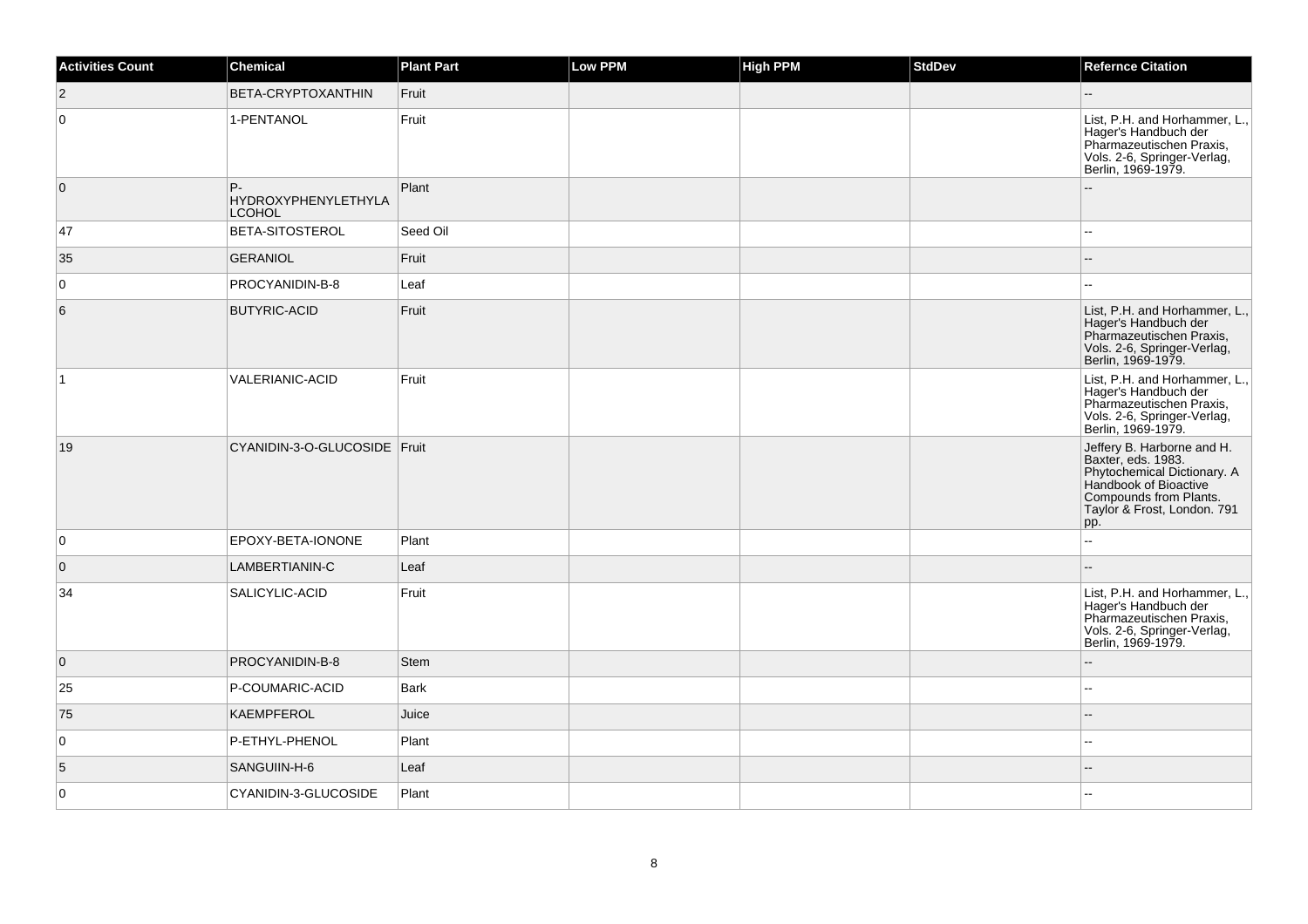| <b>Activities Count</b> | Chemical                    | <b>Plant Part</b> | <b>Low PPM</b> | <b>High PPM</b> | <b>StdDev</b> | <b>Refernce Citation</b>                                                                                                                                                 |
|-------------------------|-----------------------------|-------------------|----------------|-----------------|---------------|--------------------------------------------------------------------------------------------------------------------------------------------------------------------------|
| 62                      | GALLIC-ACID                 | Leaf              |                |                 |               | $-$                                                                                                                                                                      |
| $\overline{0}$          | PROCYANIDIN-B-5             | Stem              |                |                 |               | --                                                                                                                                                                       |
| $\overline{0}$          | TRANS-2-<br>PHENYLBUTANONE  | Plant             |                |                 |               | --                                                                                                                                                                       |
| 51                      | <b>ELLAGIC-ACID</b>         | Leaf              |                |                 |               | $\overline{\phantom{a}}$                                                                                                                                                 |
| $\overline{0}$          | LAMBERTIANIN-B              | Leaf              |                |                 |               | $\overline{\phantom{a}}$                                                                                                                                                 |
| 15                      | RIBOFLAVIN                  | Leaf              |                |                 |               |                                                                                                                                                                          |
| $\overline{0}$          | O-PHTHALIC-ACID             | Fruit             |                |                 |               | List, P.H. and Horhammer, L.,<br>Hager's Handbuch der<br>Pharmazeutischen Praxis,<br>Vols. 2-6, Springer-Verlag,<br>Berlin, 1969-1979.                                   |
| 25                      | P-COUMARIC-ACID             | Leaf              |                |                 |               |                                                                                                                                                                          |
| $\overline{8}$          | P-CRESOL                    | Plant             |                |                 |               | ш,                                                                                                                                                                       |
| 8                       | LACTIC-ACID                 | Leaf              |                |                 |               | $\mathbf{u}$                                                                                                                                                             |
| $\vert$ 1               | SANGUIIN-H-2                | Leaf              |                |                 |               |                                                                                                                                                                          |
| 6                       | FURFURAL                    | Fruit             |                |                 |               | List, P.H. and Horhammer, L.,<br>Hager's Handbuch der<br>Pharmazeutischen Praxis,<br>Vols. 2-6, Springer-Verlag,<br>Berlin, 1969-1979.                                   |
| $\vert 4 \vert$         | PROCYANIDIN-B-4             | Stem              |                |                 |               |                                                                                                                                                                          |
| $\overline{0}$          | BETA-<br>PHENYLETHYLALCOHOL | Fruit             |                |                 |               | List, P.H. and Horhammer, L.,<br>Hager's Handbuch der<br>Pharmazeutischen Praxis,<br>Vols. 2-6, Springer-Verlag,<br>Berlin, 1969-1979.                                   |
| 23                      | <b>CITRIC-ACID</b>          | Fruit             |                |                 |               | Jeffery B. Harborne and H.<br>Baxter, eds. 1983.<br>Phytochemical Dictionary. A<br>Handbook of Bioactive<br>Compounds from Plants.<br>Taylor & Frost, London. 791<br>pp. |
| $\overline{0}$          | DIHYDRO-BETA-IONONE         | Plant             |                |                 |               | List, P.H. and Horhammer, L.,<br>Hager's Handbuch der<br>Pharmazeutischen Praxis,<br>Vols. 2-6, Springer-Verlag,<br>Berlin, 1969-1979.                                   |
| $\overline{0}$          | LAMBERTIANIN-A              | Leaf              |                |                 |               |                                                                                                                                                                          |
| 25                      | P-COUMARIC-ACID             | Juice             |                |                 |               |                                                                                                                                                                          |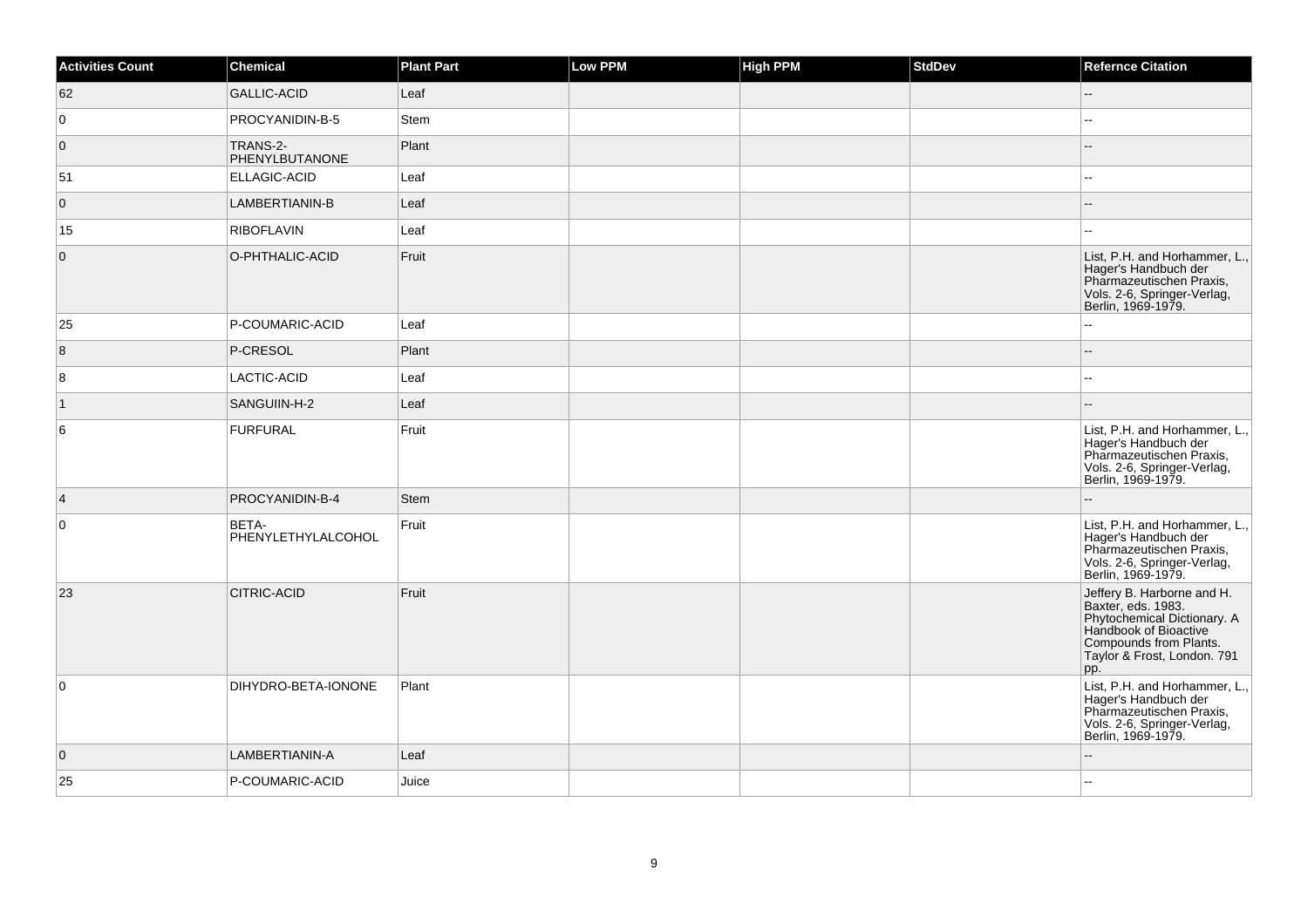| <b>Activities Count</b> | Chemical                                 | <b>Plant Part</b> | Low PPM | <b>High PPM</b> | StdDev | <b>Refernce Citation</b>                                                                                                               |
|-------------------------|------------------------------------------|-------------------|---------|-----------------|--------|----------------------------------------------------------------------------------------------------------------------------------------|
| $\overline{0}$          | ALPHA-FURANCARBONIC-<br><b>ACID</b>      | Plant             |         |                 |        |                                                                                                                                        |
| 0                       | QUERCETIN-3-BETA-<br><b>GLUCURONIDE</b>  | Plant             |         |                 |        | --                                                                                                                                     |
| $\overline{0}$          | PROCYANIDIN-B-5                          | Pericarp          |         |                 |        |                                                                                                                                        |
| 0                       | HYDROXYCINNAMIC-ACID                     | Juice             |         |                 |        |                                                                                                                                        |
| $\overline{0}$          | OXYBENZOIC-ACID                          | Fruit             |         |                 |        | List, P.H. and Horhammer, L.,<br>Hager's Handbuch der<br>Pharmazeutischen Praxis,<br>Vols. 2-6, Springer-Verlag,<br>Berlin, 1969-1979. |
| 38                      | (-)-EPICATECHIN                          | Plant             |         |                 |        |                                                                                                                                        |
| 34                      | SALICYLIC-ACID                           | Plant             |         |                 |        |                                                                                                                                        |
| 0                       | CIS-HEXEN-3-OL                           | Plant             |         |                 |        | ۵۵                                                                                                                                     |
| 30                      | $ $ (+)-CATECHIN                         | Stem              |         |                 |        |                                                                                                                                        |
| 13                      | FORMIC-ACID                              | Fruit             |         |                 |        | --                                                                                                                                     |
| $\vert$ 4               | PROCYANIDIN-B-4                          | Pericarp          |         |                 |        | $\overline{a}$                                                                                                                         |
| 13                      | <b>BETA-IONONE</b>                       | Plant             |         |                 |        | --                                                                                                                                     |
| $\overline{0}$          | THEASPIRANE                              | Plant             |         |                 |        |                                                                                                                                        |
| 0                       | O-PHTHALIC-ACID                          | Plant             |         |                 |        |                                                                                                                                        |
| $\overline{2}$          | <b>DIACETYL</b>                          | Fruit             |         |                 |        | List, P.H. and Horhammer, L.,<br>Hager's Handbuch der<br>Pharmazeutischen Praxis,<br>Vols. 2-6, Springer-Verlag,<br>Berlin, 1969-1979. |
| 0                       | PROCYANIDIN-B-5                          | Leaf              |         |                 |        | ۵۵                                                                                                                                     |
| $\overline{0}$          | HYDROXYBENZOIC-ACID                      | Juice             |         |                 |        |                                                                                                                                        |
| 38                      | (-)-EPICATECHIN                          | Leaf              |         |                 |        |                                                                                                                                        |
| $\overline{0}$          | KAEMPFEROL-3-BETA-<br><b>GLUCURONIDE</b> | Plant             |         |                 |        | $-$                                                                                                                                    |
| 22                      | <b>ISOQUERCITRIN</b>                     | Fruit             |         |                 |        |                                                                                                                                        |
| $6\overline{6}$         | CINNAMYL-ALCOHOL                         | Plant             |         |                 |        |                                                                                                                                        |
| 30                      | $ $ (+)-CATECHIN                         | Pericarp          |         |                 |        |                                                                                                                                        |
| $\vert$ 4               | PROCYANIDIN-B-4                          | Plant             |         |                 |        |                                                                                                                                        |